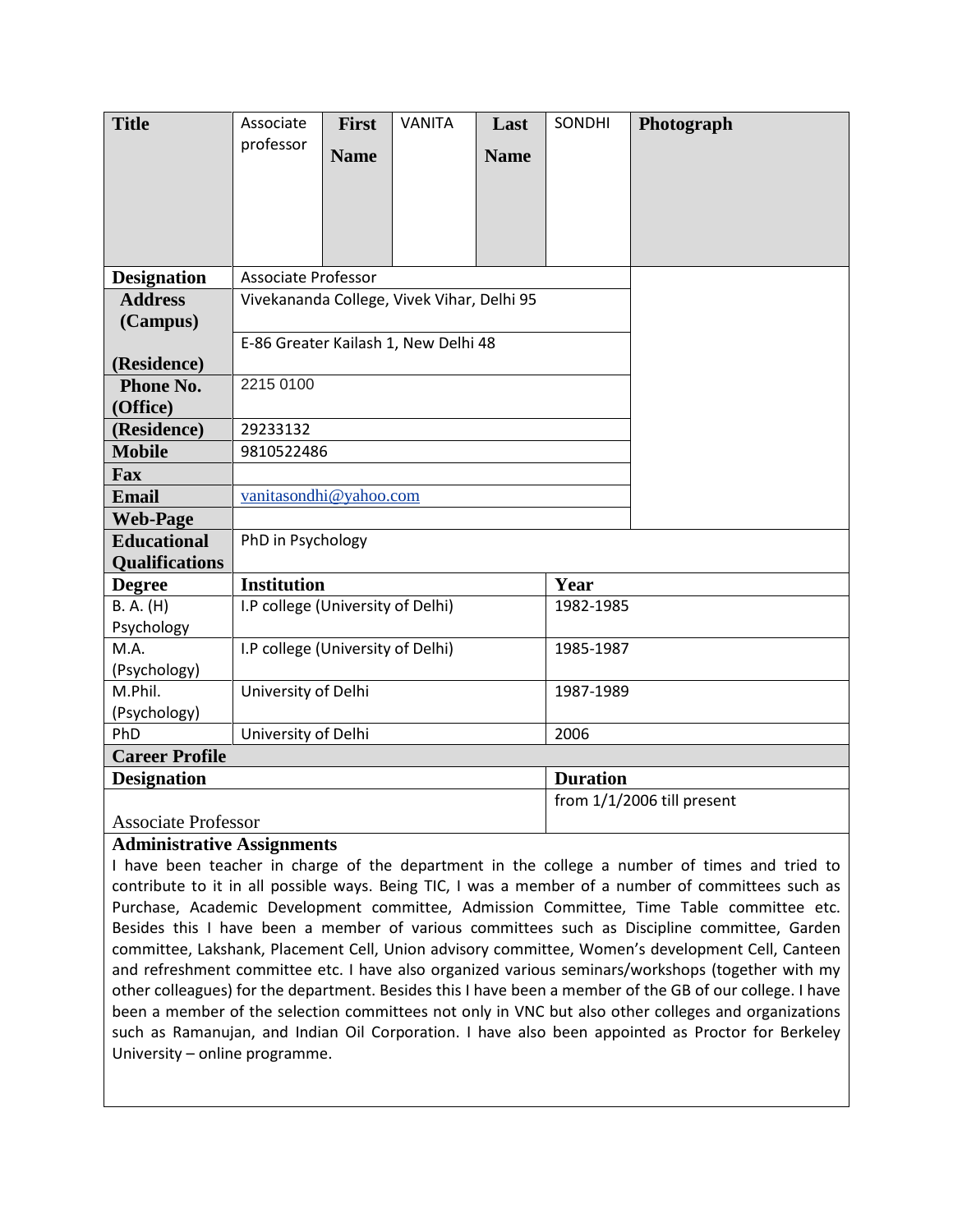### **Subjects Taught**

I have been teaching various courses at the undergraduate level such as general psychology, research methods & statistics, consumer psychology, social psychology, communication, clinical psychology/ Understanding Psychological Disorders, and practical work related to these courses.

**Areas of Interests:** Cognitive Psychology and Social psychology

## **Research Guidance:**

### **Details of research guidance at the doctoral level (2013)**

- 'Understanding Protective Mechanisms Underlying Resilience of Street Children' by Rachna Mishra (2015)
- 'Understanding Globalization: A Psychosocial Perspective' Bhumika Kapoor (2013).

## **Details of research guidance at the UG level**

- Obesity: Its psychological concomitants (Verma, Kant and Sondhi)
- Understanding AIDS related behaviour (Verma, Sondhi and Kant) -2003-2004

# **Publications profile:**

*International Journals*

• The quality of suggested memories - Sondhi, V. and Gupta, A. (2007)*. International journal of Psychology,* 42, 116-123. ISSN: 0020-7594 (Print), 1464-066X (Online)

• The Role of Interviewer Behavior in Eyewitness Suggestibility – Sondhi, V. and Gupta, A. (2005). *The Journal of Credibility Assessment and Witness Psychology*, 6, 1-19. ISSN 1088- 0755.

*Indian journals*

• Socio psychological factors in student activism – Tandon, V. (1990). *Indian journal of social research,* 4, 333-341. ISSN : 0019-5656

*Book chapters*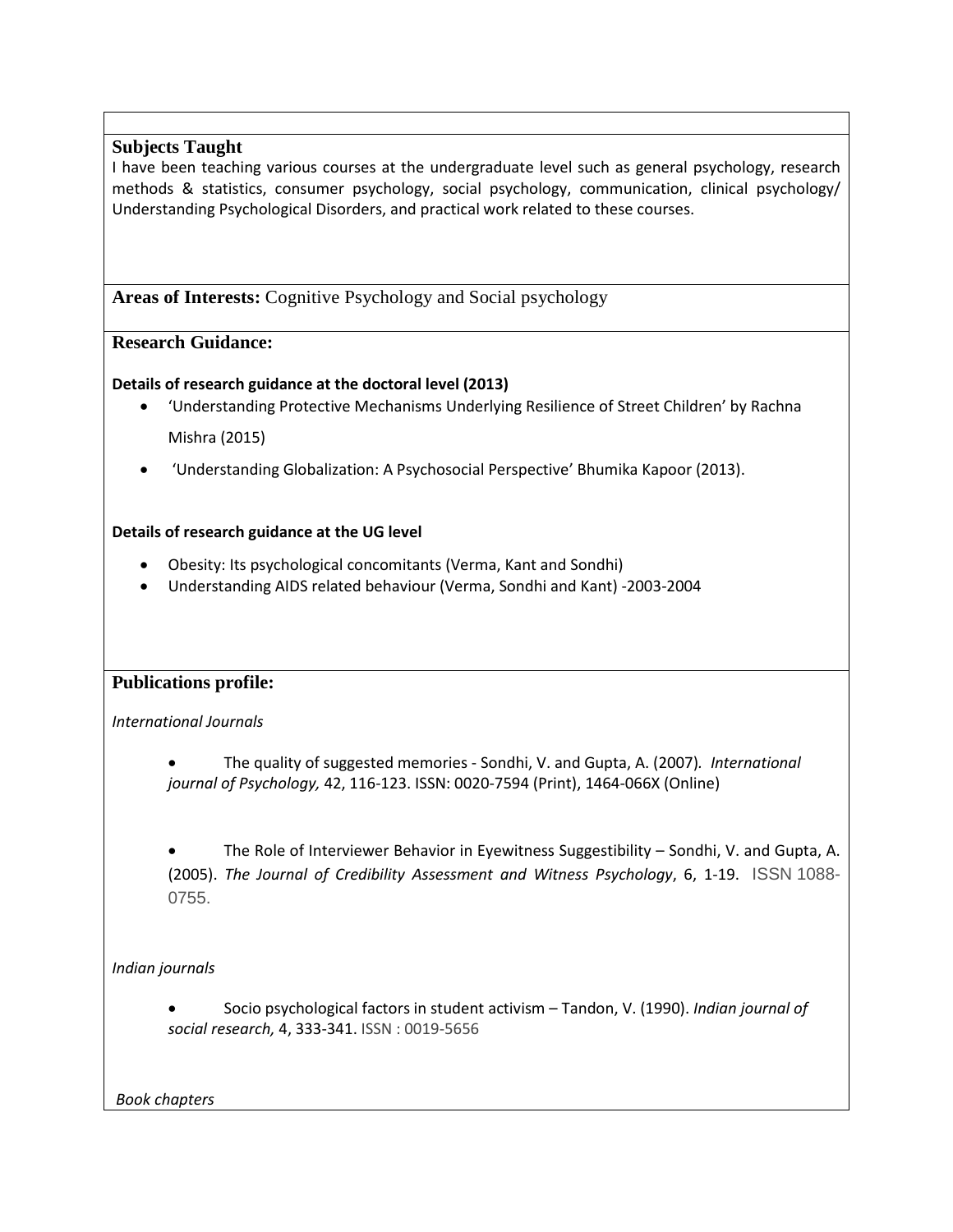• Gupta, A., & Sondhi, V. (2009). Eyewitness memory and investigating interviewing. In A. Begum (Ed.). Eyewitness identification: Psych-legal issues. The Icfai University Press. pp.110- 133. ISBN: 978-81-314-2286-1

• Coauthored Chapter on 'Applied cognition' *(In press)* in the 6th ICSSR Survey of Psychology.

## **Conference organization/Presentations (in the last three years):**

Member of the scientific committee for the International Seminar on "Indian Mind and Societal Concerns: An Interdisciplinary Dialogue", organized by Department of Psychology, Ramanujan College (University of Delhi) in association with National Academy of Psychology (NAOP), India. (2-3 April, 2016).

# **Research Projects (Major Grants/Research Collaboration)**

*Innovation project (2013-14)*

Exploring psychosocial stressors, coping strategies and Mental Toughness in Delhi University sport students (one of the three project investigators); Project Code - VC-201 (2013-14)

### **Awards and Distinctions:**

- Dr. Banerjee Prize for being the best candidate in M.A. (Philosophy and Psychology) awarded by DU (1987).
- Shashi Kala Singh Gold medal for being the best candidate in M.A. (Psychology) awarded by DU (1987).
- Post graduate scholarship for meritorious student at the M.A. level awarded by DU (1985).
- Certificate of outstanding participation in the Orientation course awarded by Jamia Millia Islamia (2001).
- Received Junior Research Fellowship by UGC (1986).

# **Association with Professional Bodies:** Have been associated with CBSE, and INMAS

### **Other Activities**

### **Expert/Screening/Selection committee:**

- 1. Ramanujan college 2014: Appointed as expert in screening committee for appointing lecturers in the department of Psychology
- 2. Ramanujan college 2016 Appointed as expert for selecting adhoc lecturer in department of psychology